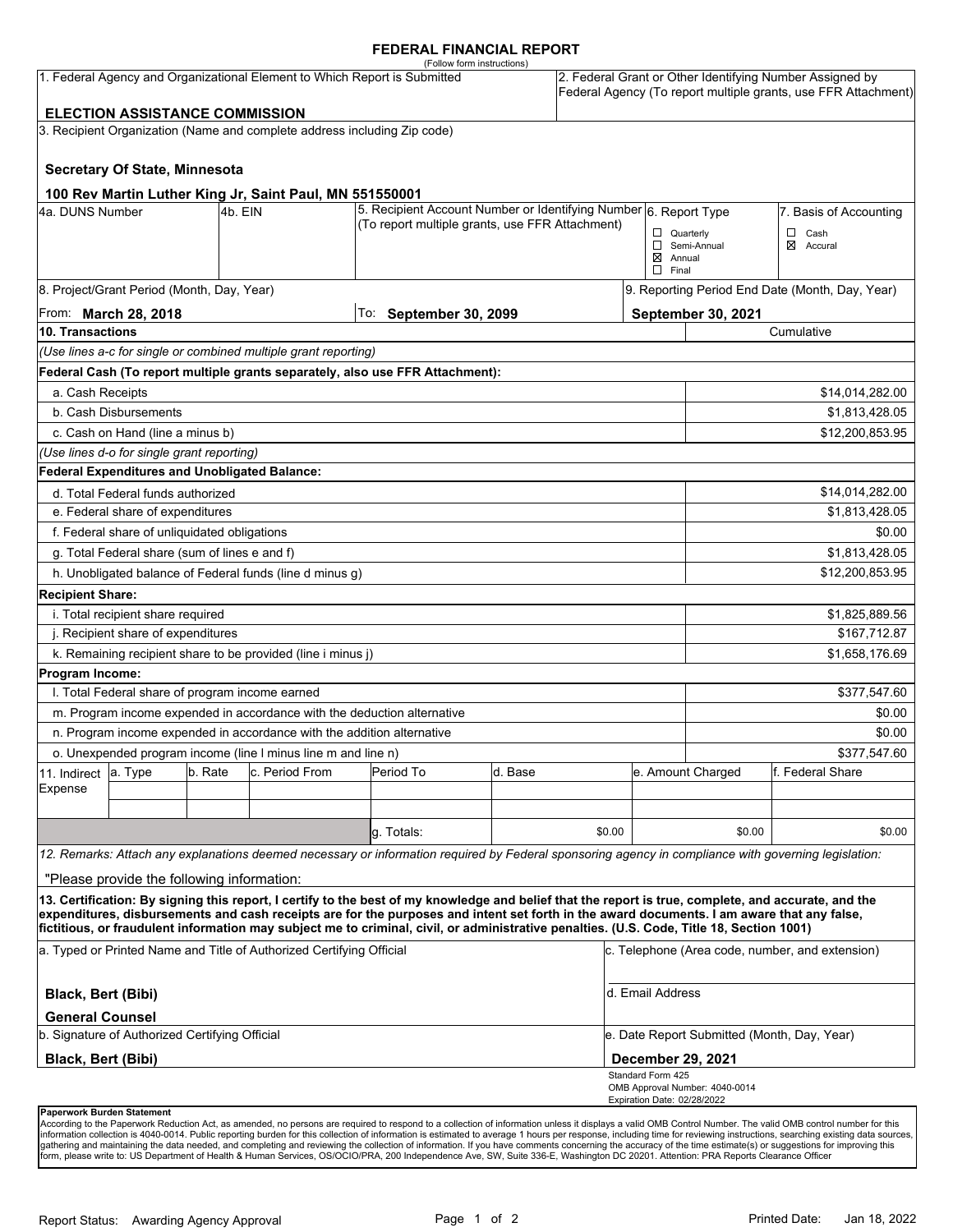#### **FEDERAL FINANCIAL REPORT**  (Additional Page)

Federal Agency & Organization

#### : ELECTION ASSISTANCE COMMISSION

Federal Grant ID Recipient Organization

| <b>DUNS Number</b><br><b>DUNS Status when Certified</b> |                                                                                                                                                                                                                                                                              |
|---------------------------------------------------------|------------------------------------------------------------------------------------------------------------------------------------------------------------------------------------------------------------------------------------------------------------------------------|
| EIN                                                     |                                                                                                                                                                                                                                                                              |
| <b>Reporting Period End Date</b>                        | $\therefore$ September 30, 2021                                                                                                                                                                                                                                              |
| Status                                                  | : Awarding Agency Approval                                                                                                                                                                                                                                                   |
| Remarks                                                 | $\therefore$ "Please provide the following information:                                                                                                                                                                                                                      |
|                                                         | State interest earned (current fiscal year): \$5,855.60                                                                                                                                                                                                                      |
|                                                         | State interest expended (current fiscal year): \$0<br>Program income earned (current fiscal year): \$0<br>Program income earned breakdown (current fiscal year): \$ Source: e.g. Sale of<br>registration list N/A<br>Program income expended (current fiscal year): \$0<br>ш |

| <b>Federal Agency Review</b> |
|------------------------------|
|                              |

Reviewer Name Phone # Email Review Date Review Comments :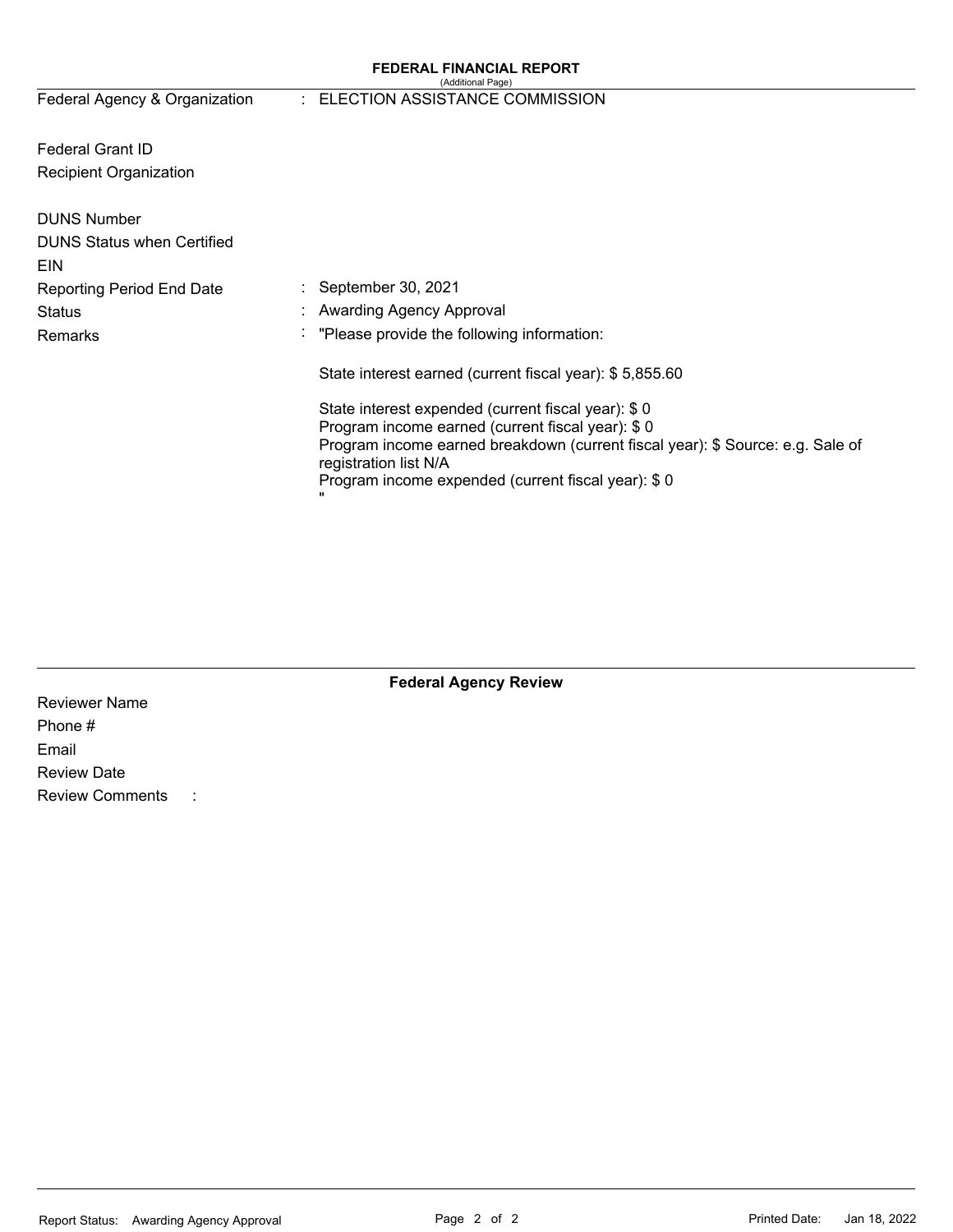# 2021-2022 EAC Progress Report

### 3. EAC Progress Report

#### **1. State or Territory:**

**Minnesota** 

### **2. Grant Number:**

MN20101001

#### **3. Report:**

Annual (Oct 1 - Sept 30)

#### **4. Grant:**

Election Security

#### **5. Reporting Period Start Date**

10/01/2020

#### **6. Reporting Period End Date**

09/30/2021

### 4. Progress and Narrative

7. Describe in detail what happened during this reporting period and explain how you implemented the approved grant activities in accordance with your State Plan/Program Narrative. (*Note: Your activities should align with your Grant Cost Categories Table.)*

 During the most recent annual period, the office maintained system software and hardware and installed new equipment, including:

Network taps for the albert sensor;

Maintenance on SAN's;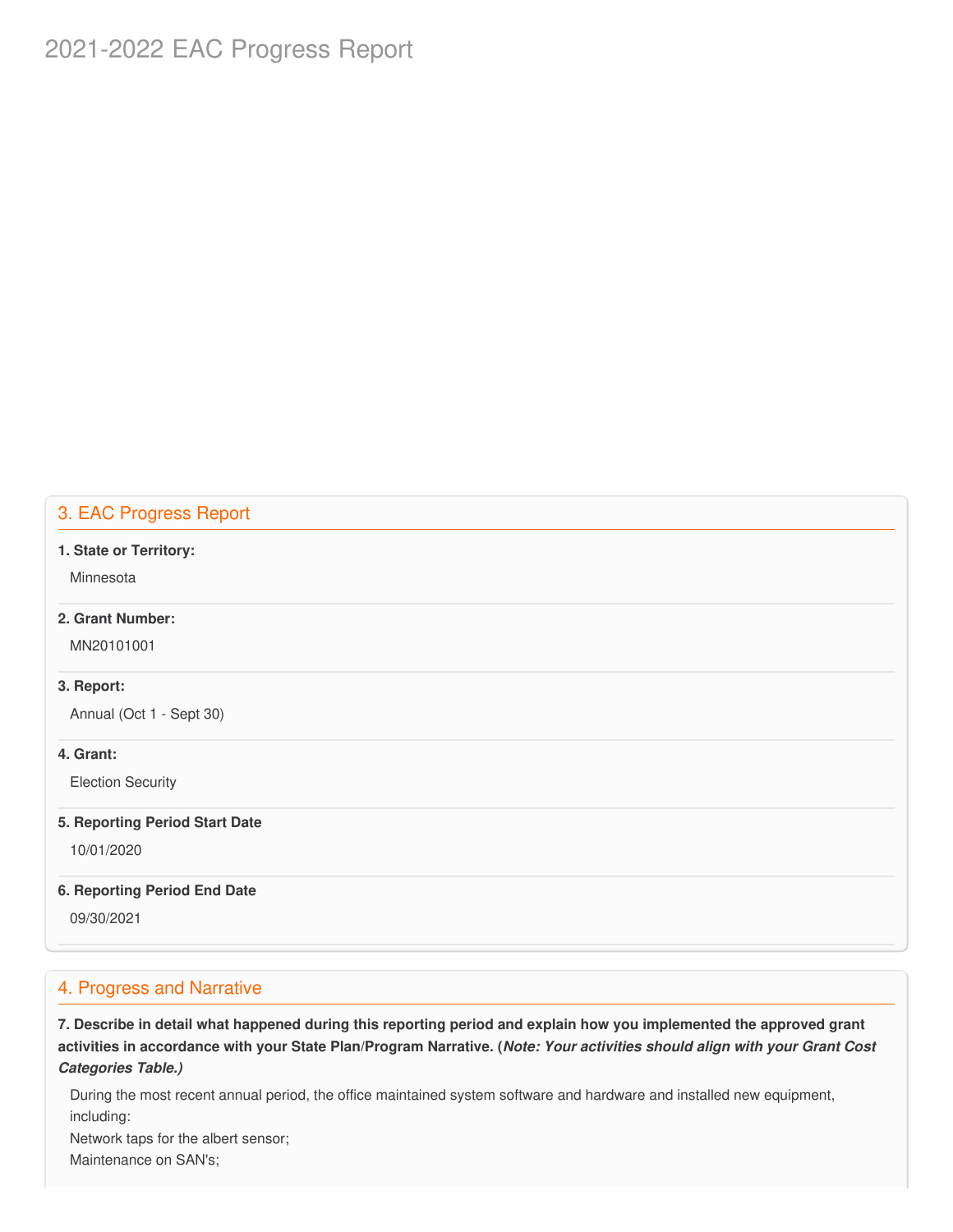Maintenance on brocade switches; F5 IP intelligence; Maintenance on Entrust multifactor authentication; Maintenance on Netwrix Cisco switches; Maintenance on our Thycotic Secret server; Maintenance on our F5 appliances; Exagrid maintenance (backup storage) Commvault maintenance (backup software) Veracode licenses (application security scanning software); Maintenance on Syncplify Me FTP server software. Checkpoint management server; Datacore maintenance (storage) Storcentric maintenance (storage) Octopus maintenance (automated deployment software) and

 The office also continued the SVRS Modernization project and continued SVRS Absentee Ballot enhancements in preparation for the 2020 Election Cycle, and continued our Cybernavigator services to improve cybersecurity generally throughout the system especially with county offices.

 The CyberNavigator continues to help local governments improve their cybersecurity and overall elections security posture. The state continues to:

Engage with all 87 counties to improve elections IT security;

Meet with all contacts (virtually);

Engage county contacts on election cyber security topics;

 Engage counties through regular email communication on security best practices as well as communicating on specific threat alerts or notifications;

 Provide communication resource information to all 87 counties (invites to events, links to partner resources, announcements of initiatives, etc.).

 The state continues to improve and modernize the Statewide Voter Registration System (SVRS) piece by piece. After the election, the office Elections IT Development team has returned to this improvement and modernization.

The state is also investigating the establishment of a grant program to local jurisdictions.

 - In the run-up to the 2020 statewide elections, efforts were focused on linking together state, county, and local election officials to share situational awareness of security-related concerns with potential impact on the conduct of the November election. Specifically, a virtual platform was established and introduced to allow broad, persistent connectivity amongst election and IT officials to collaborate on all matters of cyber and physical security. The platform was particularly valuable in working through a pre-election voter registration system outage and confirming that it was indeed NOT the result of a security breach.

 - Post November 2020 election, concentration shifted to shoring up remote access to the statewide voter registration system. By researching available multi-factor authentication options, collaborating with county users, and ensuring viable solutions would be embraced by local election officials, a way-ahead was crafted that promises significantly-enhanced overall election security upon full implementation.

 - Direct county engagement remained a focus throughout this reporting period. Frequent and regular interaction (both virtual and in-person) with county IT and election officials ensured that Minnesota's Election Security Cyber Navigator program remained well-synchronized with both the needs and challenges of those charged with actually planning, conducting, and protecting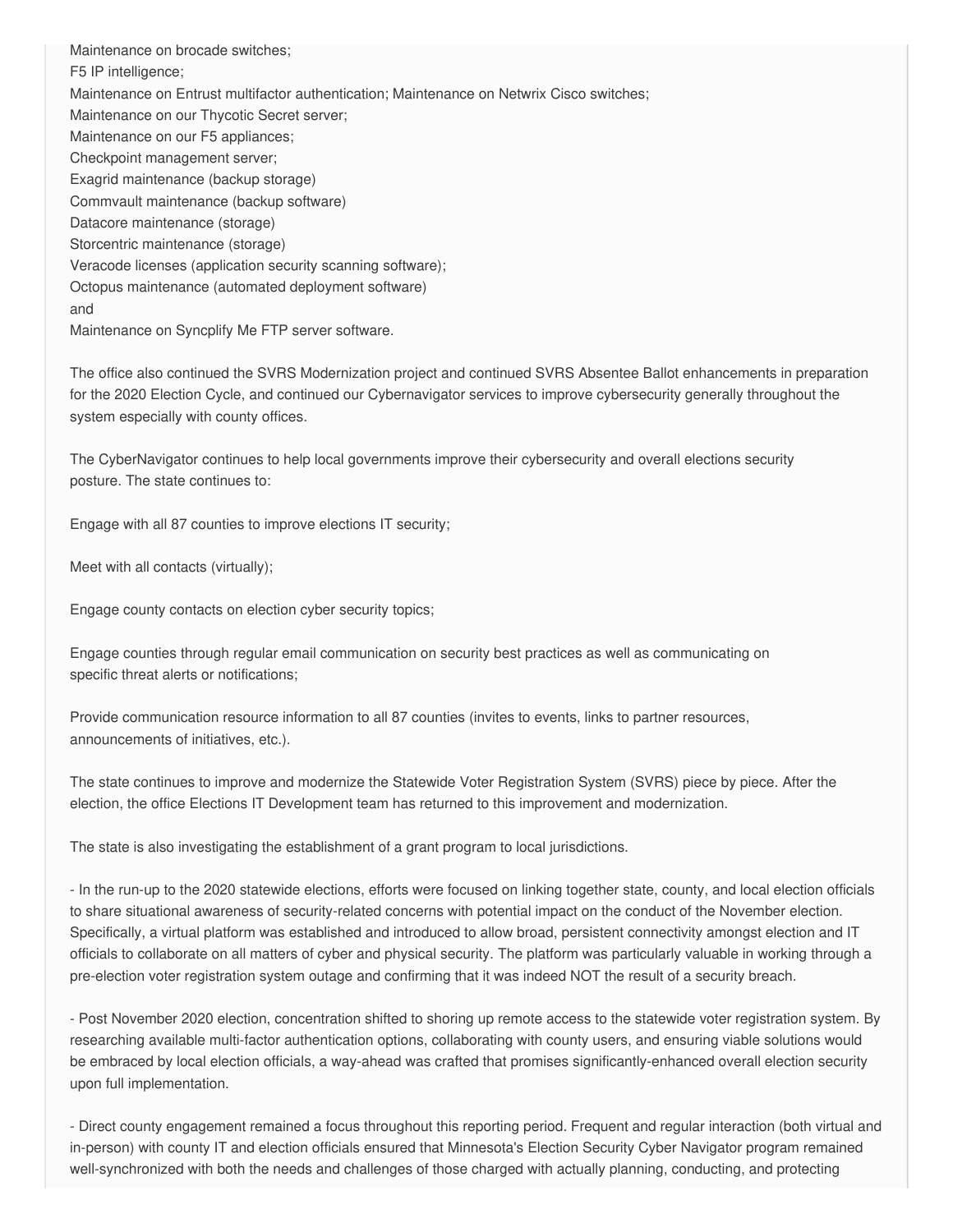Minnesota's elections. Sharing of both threat awareness content, as well as available Federal, State, non-profit, and academic resources remained central to all engagement efforts.

 - 2021 proved critical for designing, vetting, and ultimately implementing a HAVA Grants Program to Minnesota Counties. Upon legislative approval of funding, the cyber navigator researched and vetted a comprehensive list of cybersecurity and overall election security prerequisites for county completion prior to awarding of funding. By working closely with engaged counties, the pre-req list emerged as both a legitimate set of security enhancements while remaining accomplishable by county IT and elections staffs with limited available time.

 - To maximize the future value of Minnesota's Election Security Cyber Navigator program, significant effort was expended in crafting a personnel / human resources requirement to expand the cyber navigator team. The resultant position description and hiring action will vastly expand the capacity of the program to continue the important work of protecting future elections in Minnesota.

SVRS Modernization project activities included:

 • POC (Proof of Concept) to determine our client-side technology between Razor Pages and Angular. Angular was chosen by the team.

 • IDS 4 (Identity Server), training, configuration, setup, and proof of concept with client-side application communicating with legacy webforms application. Identity Server will be leveraged for access control.

- Entity Framework evaluation and testing.
- Bootstrap migration from version 3.37 to 5.

 • SVRS Modernization and Legacy SVRS, swapped out Forms Authentication with OWIN middleware to allow future proofing and additional security options.

- Menu structure redesign.
- Authentication and Authorization have been redesigned
- Exploring additional MFA (multi-factor authentication) options and platforms
- Exploring using GIS data and maps to aid in Address setup, Absentee Ballot Locations, and Polling Locations.
- Requirements gathered on:
- o SVRS Report changes to include new reports, consolidated reports, new filter criteria for existing reports

 o Absentee Ballot process changes to include redesigned screens, layout, process flow, filter criteria, data entry, and validations

- o User roles and permissions have been consolidated from six to three
- o Mail Ballot process flow changes and additional search filter criteria have been added
- o Address Range process performance improvements, process flow changes, and ease of use changes
- o Polling place changes to include updated process flows, new validations and warnings, ease of use changes
- o Voter registration process flow changes to break up add/update, correct, and merge functionality.
- Expanded voter search to include absentee and mail ballot record information along with accepted ballot information.
- Pending applications is being redesigned to break apart queued application from actual pending applications.
- New validations are being added to voter add/update process flows.

#### Legacy SVRS

- Absentee Ballot performance work
- o re-writing slow running stored procedures to allow more throughput
- o UI screens were modified to streamline processing and usability
- Redistricting and Address Range process improvements and performance enhancements.
- Public Information List redesign and creating an online application instead of the paper format.
- Database performance improvements for routinely ran reports and for Absentee Ballot Labels materials.

 MNVotes (Online Voter Registration, Online Absentee Voter, Online Voter Registration Check, and Online Absentee Voter Check)

- • Project underway to modernize the application to provide multi-language support, enhance accessibility, and provide a richer mobile device experience.
- Process flows are being streamlined for users
- Database performance improvements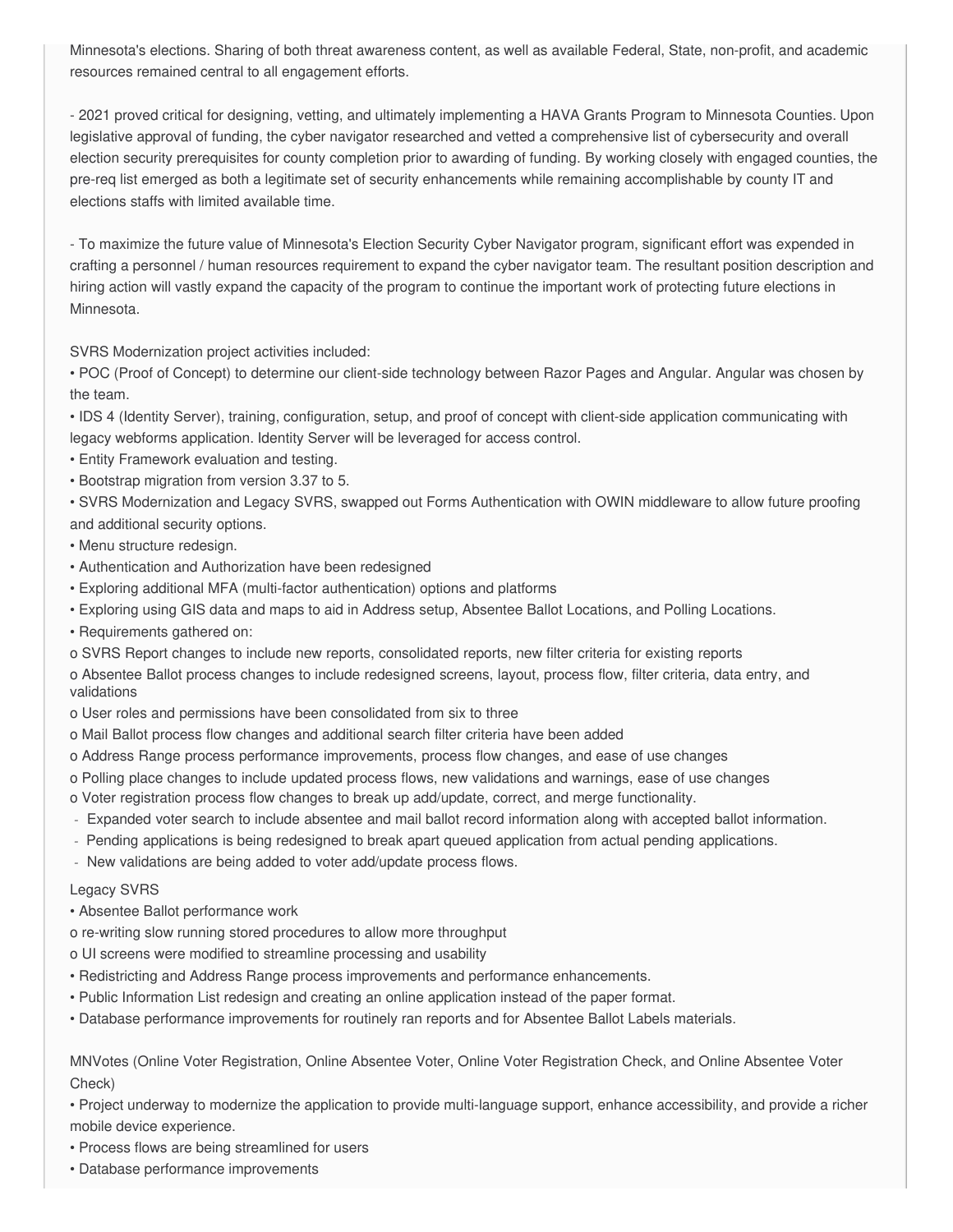8. Describe any significant changes to your program during the project, including changes to your original State  **Plan/Program Narrative or favorable developments that improved program efficiency and/or service delivery.**

 In the 2020 election Minnesota had the highest percentage of eligible voters in the nation for 2020 and the highest Minnesota turnout in the modern era, with the largest raw number of voters in state history while having a very secure election process. The post-election audit process confirmed the accuracy of the results.

#### **9. Issues Encountered:**

Describe all major issues that arose during the implementation of the project and the reasons why established goals were not met, if applicable. Address each issue separately and describe whether and how the issues were resolved. Also,  **briefly discuss the implications of any unresolved issues or concerns.**

No new issues were encountered.

#### **10. Provide a description of any training conducted, including security training.**

 As described above, the CyberNavigator continues to work with Minnesota's 87 counties on a regular basis to improve individual county cybersecurity

#### **11. Subgrants:**

#### **Did your office provide subawards to local jurisdictions during this reporting period?**

No

#### **12. Match:**

#### **Describe how you are meeting or have met the matching requirement.**

 The required match was met by in-kind expenditures for election security in the amount of [\\$167,712.87](https://167,712.87), a direct appropriation of \$163,000 into the HAVA Account by the Minnesota Legislature in Laws 2019, 1st Special Session, Chapter 10, Article 1, Section 6 (b), and a direct appropriation of \$1,477,901 into the HAVA Account by the Minnesota Legislature in Laws 2020, Chapter 77, Section 3, subdivision 2.

13. Report on the number and type of articles of voting equipment obtained with the funds. Include the amount expended  **on the expenditure table.**

Voting equipment was not purchased with these funds during this period

## 5. Expenditures

# **14. Current Period Amount Expended and Unliquidated Obligations**

# **GRANT COST CATEGORIES - FEDERAL**

 Voter Registration Systems: : \$354196 Cyber Security: : \$274344 Voter Education/Communications: : \$48279 Accessibility: : \$35029 Total : \$711848 **Comments:**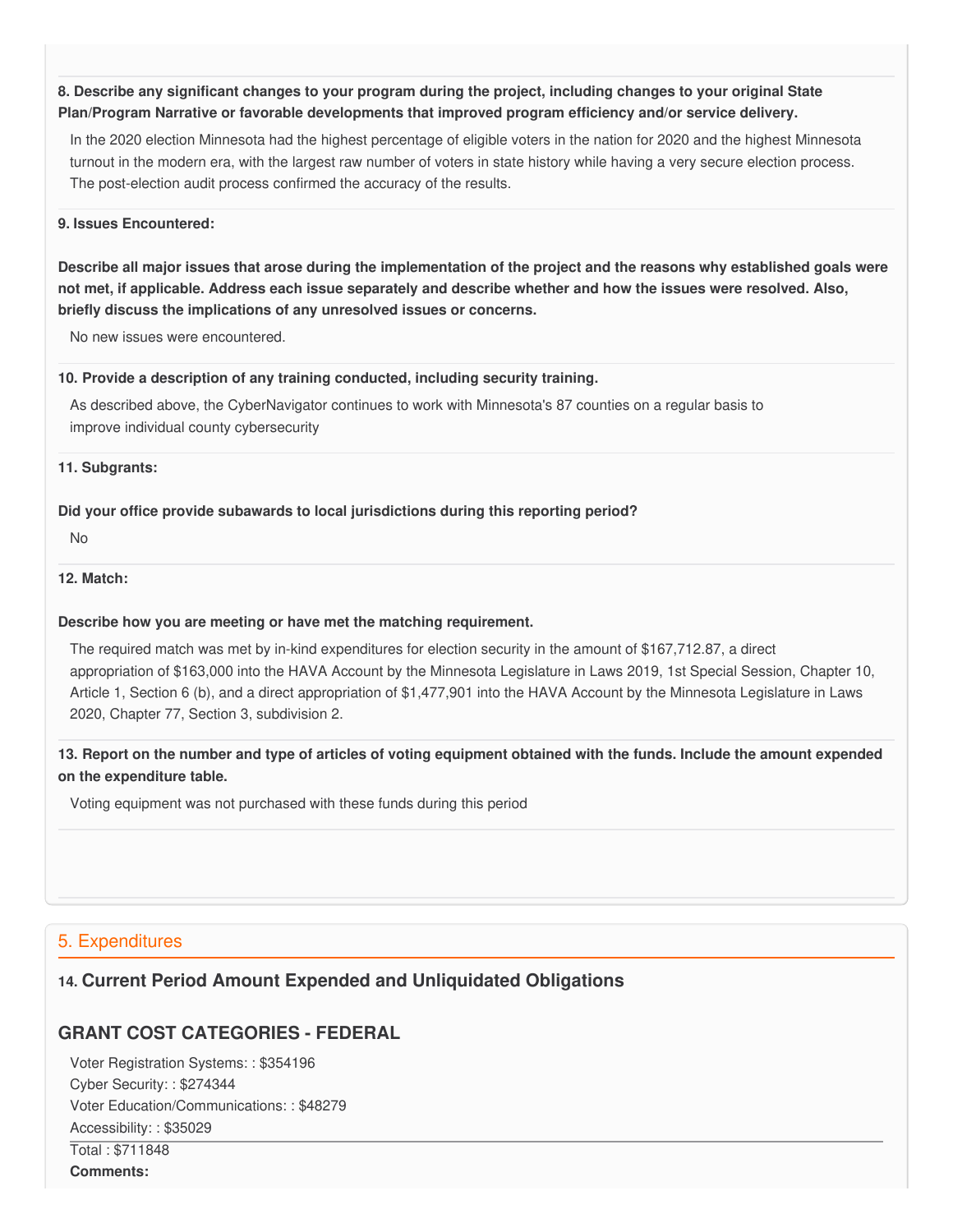# **15. GRANT COST CATEGORIES - MATCH**

 Voting Equipment and Processes: : \$0 Post-Election Auditing: : \$0 Voter Registration Systems: : \$0 Cyber Security: : \$0 Voter Education/Communications: : \$0 Accessibility: : \$0 Staffing: : \$0 Training: : \$0 Subgrants: : \$0 Indirect Costs (If applicable, FFR Line 11): : \$0 Unliquidated Obligations (If applicable, FFR Line 10f): : \$0 Other (Specify below) : \$0 Other (Specify below) : \$0 Other (Specify below) : \$0 Total : \$0 **Comments:**

# 7. Expenditures

#### **16. Confirm Total Grant Expenditure Amounts**

Federal : \$711848

Match : \$0

Total : \$711848

 **OMB CONTROL NUMBER: 3265-0020**

### 8. Certification

 **Name and Contact of the authorized certifying official of the recipient.**

**First Name**

Bert (Bibi)

#### **Last Name**

Black

### **Title**

General Counsel

**Phone Number** 

**Email Address**

 **17. Add another contact to send a copy of submission confirmation and edit link?**